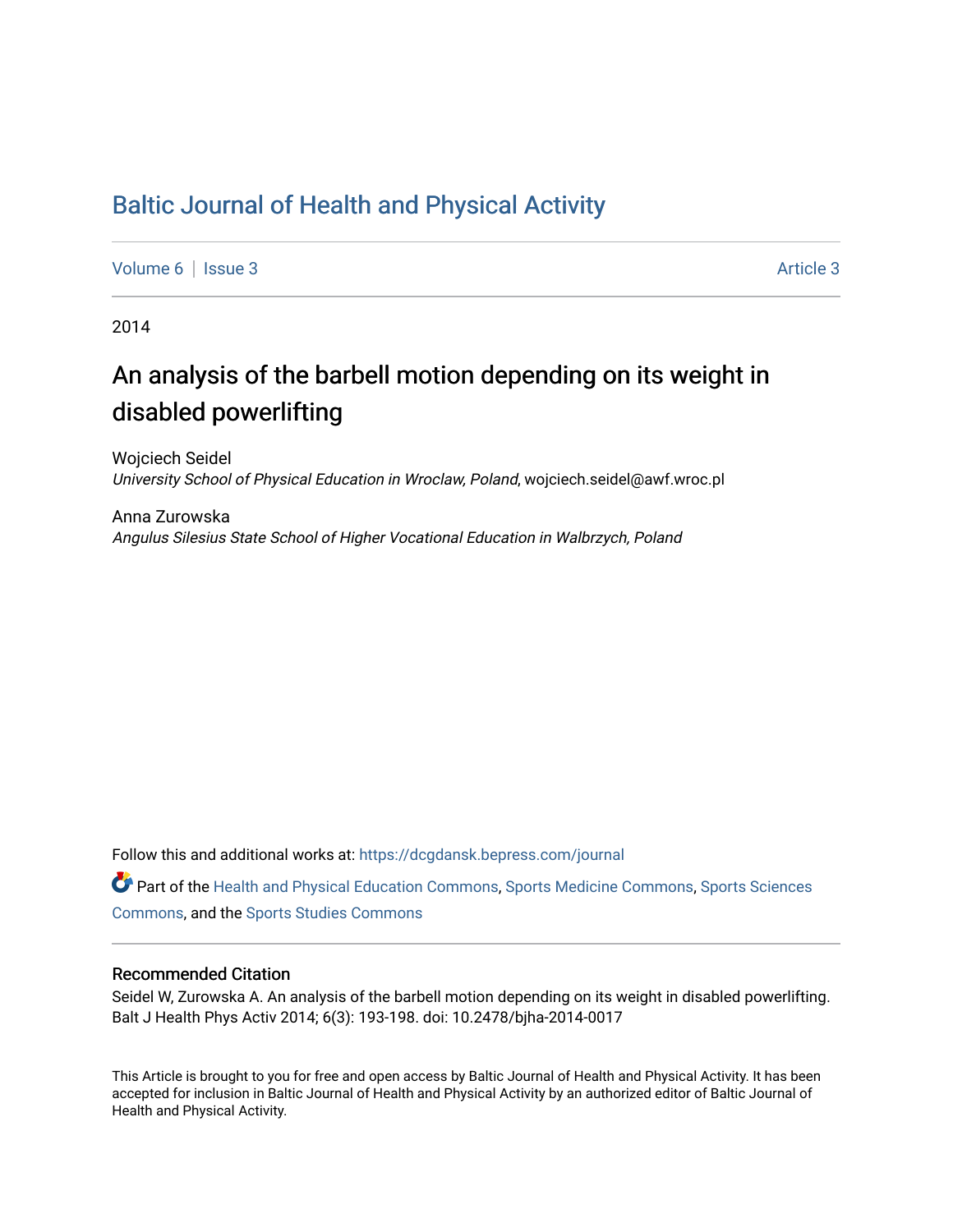

ORIGINAL ARTICLE

DOI: 10.2478/bjha-2014-0017

|                                                                                                                                                                                                                                     | An analysis of the barbell motion depending<br>on its weight in disabled powerlifting                                                                                                                                                                                                                                       |
|-------------------------------------------------------------------------------------------------------------------------------------------------------------------------------------------------------------------------------------|-----------------------------------------------------------------------------------------------------------------------------------------------------------------------------------------------------------------------------------------------------------------------------------------------------------------------------|
| <b>Authors' Contribution:</b><br>A - Study Design<br>B - Data Collection                                                                                                                                                            | Wojciech Seidel <sup>1 ABCDEF</sup> , Anna Zurowska <sup>2 DEF</sup>                                                                                                                                                                                                                                                        |
| C - Statistical Analysis<br>D - Data Interpretation<br>E - Manuscript Preparation<br>F - Literature Search<br>G - Funds Collection                                                                                                  | <sup>1</sup> University School of Physical Education in Wroclaw, Poland<br><sup>2</sup> Angulus Silesius State School of Higher Vocational Education in Walbrzych, Poland                                                                                                                                                   |
|                                                                                                                                                                                                                                     | Key words: disabled powerlifting, powerlifting biomechanics, motion analysis.                                                                                                                                                                                                                                               |
|                                                                                                                                                                                                                                     | Abstract                                                                                                                                                                                                                                                                                                                    |
| <b>Background:</b>                                                                                                                                                                                                                  | The aim of the study was to assess the symmetry of flexion and extension move-<br>ments in upper limbs in disabled powerlifters during bench press with different barbell<br>loads.                                                                                                                                         |
| <b>Material/Methods:</b>                                                                                                                                                                                                            | 29 disabled athletes from the National Powerlifting Team were examined. Mean age<br>was between $23.9 \pm 6.1$ . Mean sport experience was $5.4 \pm 3.6$ years.                                                                                                                                                             |
| <b>Results:</b>                                                                                                                                                                                                                     | Both flexion and extension movement were performed symmetrically, which was indi-<br>cated by an insignificant ( $p < 0.05$ ) difference in the movement onset in the left and<br>the right upper limb.                                                                                                                     |
| <b>Conclusions:</b>                                                                                                                                                                                                                 | Time differences in the movement onset and the achievement of maximal angular<br>velocity were statistically insignificant in all trials (loads from 40% to 95% 1RM). Dur-<br>ing extension with loads over 60% 1RM differences in time of achieving maximal an-<br>gular velocity were statistically significant or close. |
| Word count: 1,621                                                                                                                                                                                                                   |                                                                                                                                                                                                                                                                                                                             |
| Tables: 0<br>Figures: 4                                                                                                                                                                                                             | Received: April 2013<br>Accepted: July 2014                                                                                                                                                                                                                                                                                 |
| References: 15                                                                                                                                                                                                                      | Published: October 2014                                                                                                                                                                                                                                                                                                     |
| <b>Corresponding author:</b><br>Wojciech Seidel Ph.D.<br>University School of Physical Education<br>Dep. of Disability Sport<br>al. I.J. Paderewskiego 35, bud. P4 pok. 2/47, 51-612 Wrocław<br>E-mail: wojciech.seidel@awf.wroc.pl |                                                                                                                                                                                                                                                                                                                             |
|                                                                                                                                                                                                                                     |                                                                                                                                                                                                                                                                                                                             |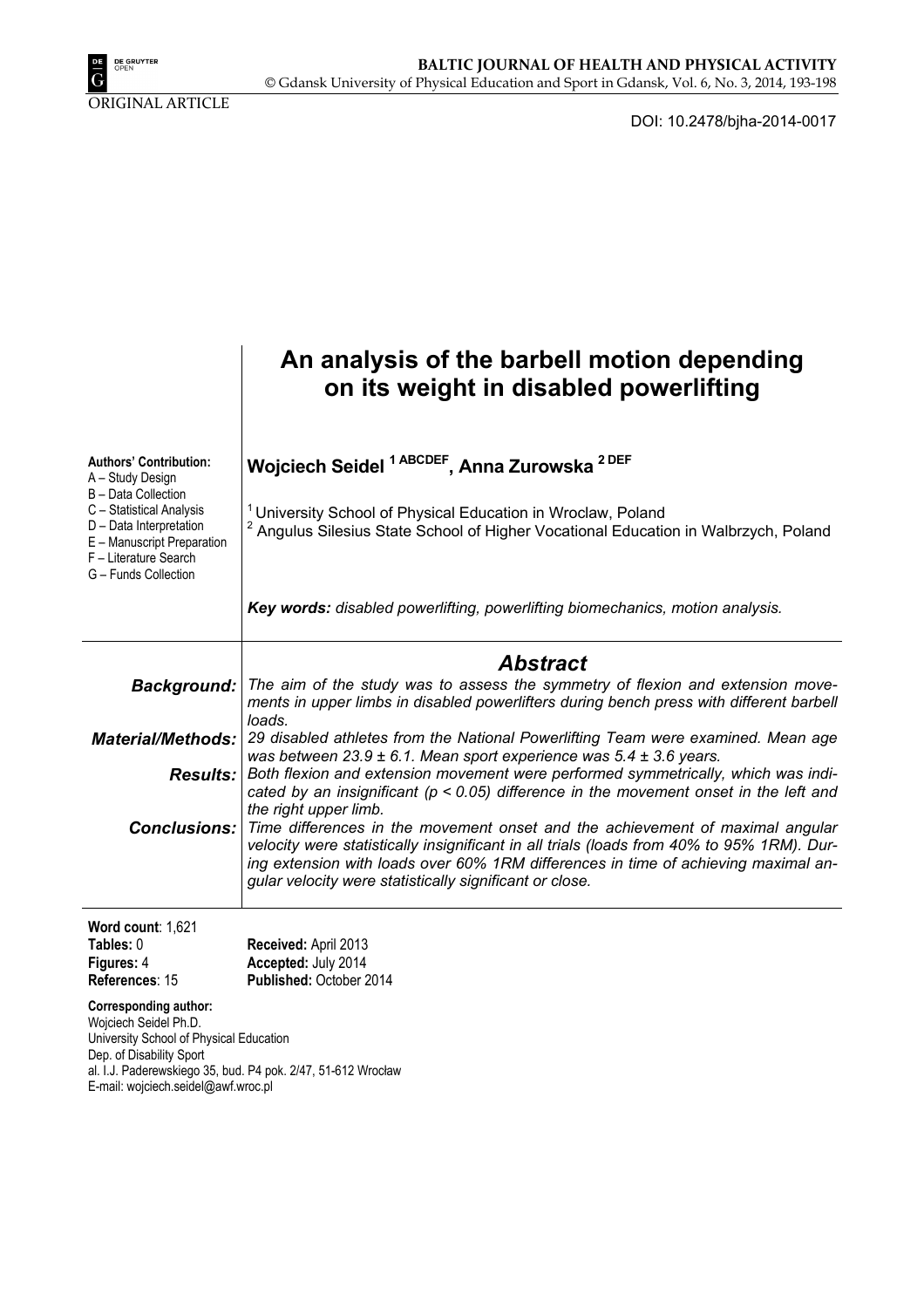#### **Introduction**

Disabled powerlifting is a Paralympic discipline mainly based on strength training which is commonly practiced by disabled athletes, not only powerlifters. In powerlifting an athlete performs a bench press (lowering the barbell towards the chest and pressing it upwards until full elbow extension) in a supine position. The movement can be described as flexion and extension of the upper limbs in shoulder and elbow joints.

During each bench press the athlete must generate strength both during flexion (downward barbell motion) and extension (upward barbell motion) in order to overcome the barbell load. Generating strength in different time periods can be seen as an important factor influencing untimely fatigue, injuries resulting from overload of one upper limb and incorrect technique [2, 9]. The athlete should perform the movement controlling both the velocity and therange of motion in shoulder and elbow joints. During flexion muscles work eccentrically, while during extension concentrically. A change in the direction of movement does not allow the utilization of additional energy coming from the stretch reflex. This situation results from the rules which state that the barbell must stop on the chest. Therefore, the complete barbell motion must be considered as two independent biomechanical movements.

It can be suspected that the movement asymmetry will increase with the barbell load [9]. A reduced ability to generate power in both upper limbs in comparison to one limb was extensively studied in different tasks such as: lower limbs extension [5, 6, 8, 14, 15], foot dorsiflexion [12], elbow flexion and extension [7, 11, 13], wrist extension and handgrip [11, 13]. However, in some of those the asymmetry was insignificant [11, 14] or negative. It was observed that power achieved by both upper limbs working simultaneously was greater than the sum of two upper limbs working separately [8]. It was also dependent on the examined population [14], task [6] and body parts [11].

Although asymmetry in different movements was extensively studied, there are few studies regarding functional and dynamic asymmetry considered as a factor determining the training process progress of disabled athletes. It seems that this knowledge regarding asymmetry can be crucial for coaching but also useful in teaching symmetrical physical activities.

Assuming that one criterion of a correct bench press is the symmetry of movement, it can be supposed that some stages of the bench press should be performed simultaneously. If this does not happen, it will be possible to determine the load that caused the least asymmetry.

The aim of the study was to assess the symmetry of flexion and extension movements in upper limbs in disabled powerlifters during bench press with different barbell loads.

#### **Material and methods**

*Material.* 29 disabled athletes from the National Powerlifting Team were examined. The mean age was between  $23.9 \pm 6.1$ , which the mean sport experience was  $5.4 \pm 3.6$  years.

All subjects had normal upper limbs function. Powerlifting as a Paralympic sport is open to athletes with the following eight eligible physical impairments (impaired muscle power, impaired passive range of movement, limb deficiency, leg length difference, short stature, hypertonia, ataxia, and athetosis) with a range of physical disabilities, including (cerebral palsy, spinal cord injuries, lower limb amputation, poliomyelitis), who meet the current minimal eligibility criteria and can perform, safely and appropriately, according to the IPC Powerlifting rules. All eligible athletes compete in one sport class, but in different weight categories.

*Method.* The study was conducted in January 2010 at the gym of the University School of Physical Education in Wroclaw, Education Center for the Disabled in Wroclaw and Sport Center "Zawisza" in Bydgoszcz.

The athletes performed a bench press with 40%1RM, 60%1RM, 80%1RM and 95%1RM (1RM – one repetition maximum) in a supine position. There was a 3-minute rest between successive attempts. 1RM for each athlete was established the day before according to Dahoney and Dias procedure [3, 4]. The maximal grip width was determined by arm adduction of 90° in the frontal plane and elbows bent at 90°.

*Equipment.* In order to evaluate the movement symmetry two uniaxial potentiometric goniometers, placed on both elbow joints, were used. The goniometer arm coincided with the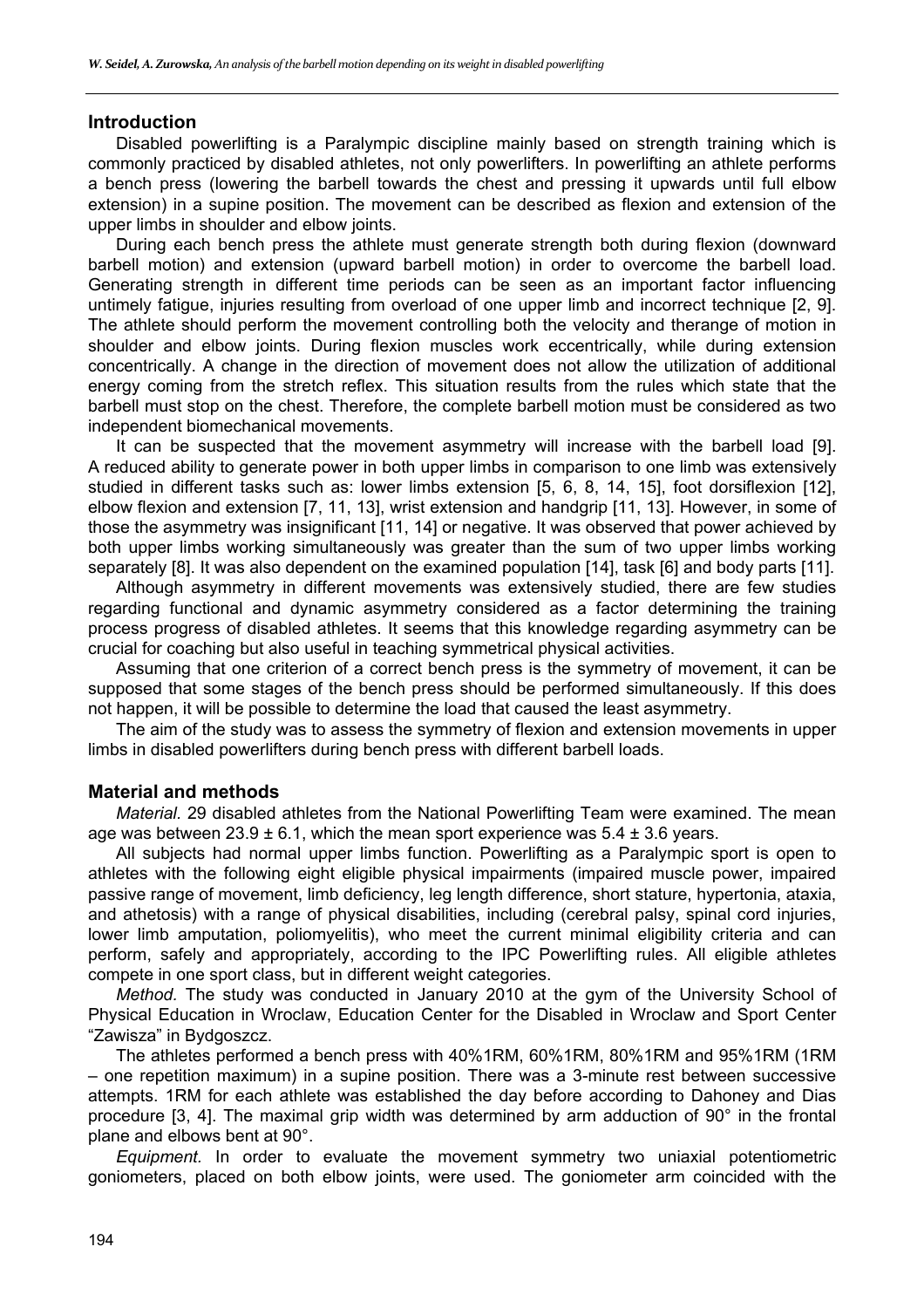upper arm and the forearm long axis. The axis of rotation of the goniometer coincided with the elbow joint axis. The onset of flexion and extension movement was determined based on recording of angle changes in the elbow joint as a function of time. It also allowed determining the time point of maximal angular velocity during flexion and extension.

*Data processing*. Based on the data obtained from goniometers, angular velocities in the right and left elbow joint were calculated. The onset of movement and time point of maximum angular velocity in the right and left elbow joint during flexion and extension were determined. Based on that the value difference of onset time and maximal angular velocities were calculated (Fig. 1). A greater value of the difference indicated asymmetry, and a lower value indicated that the movement was performed more symmetrically. A positive value of the time difference meant that the left upper limb movement began earlier than the right one, and the negative difference value that the left upper limb movement began later than the right one.



Fig. 1. A sample record of the change in angular velocity in the right (VP) and the left (VL) elbow joint with time variations during flexion and extension [rad/s]

*Statistics*. Empirical distributions of the analyzed characteristics did not differ significantly from the normal distribution, as determined with the Shapiro-Wilk test. An analysis of distributions at different barbell loads and time difference analysis was completed with t-test for dependent samples.

#### **Results**

Asymmetry of the downward and upward barbell motion was revealed by insignificant (p < 0.05) differences in the movement onset in the left and the right arm (Fig. 2).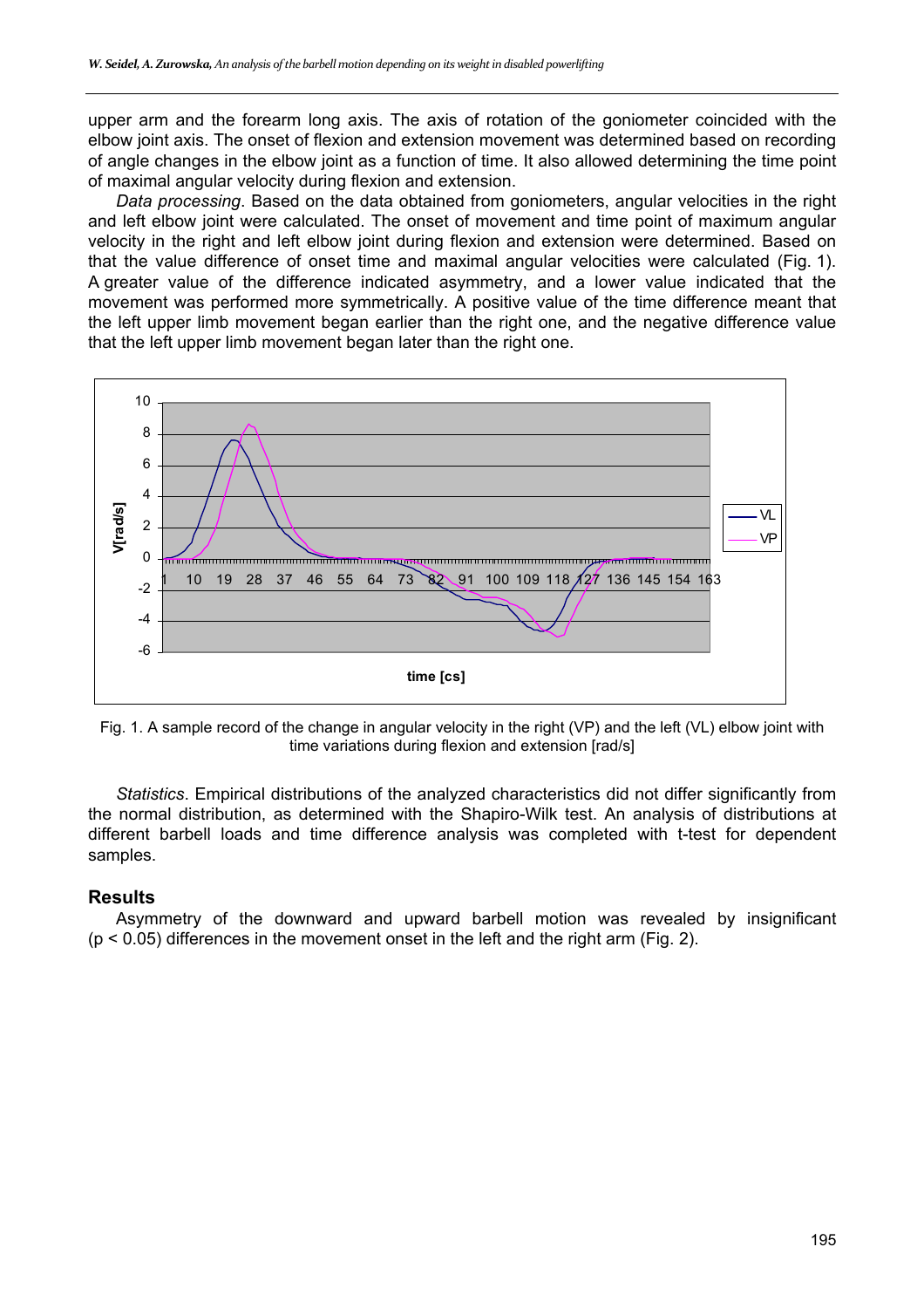

Fig. 2. Distribution of the time difference of flexion and extension movement onset in both upper limbs with 40% 1RM to 95% 1RM

*Time difference in achieving maximal angular velocity.* During flexion most athletes achieved the maximal velocity at almost the same time point (Fig. 3), which was represented by insignificant time difference ( $p < 0.05$ ).



Fig. 3. Distribution of the time difference values for the maximum angular velocity during flexion in both upper extremities with 40% to 95% 1RM

During extension the same general tendency was observed (Fig. 4). Also in this case, most of the subjects achieved the maximal velocity at approximately the same time point. However, with the increased barbell load (from 60% to 80% 1RM) more athletes achieved the maximal velocity at different time points. These differences were statistically significant ( $p < 0.05$ ).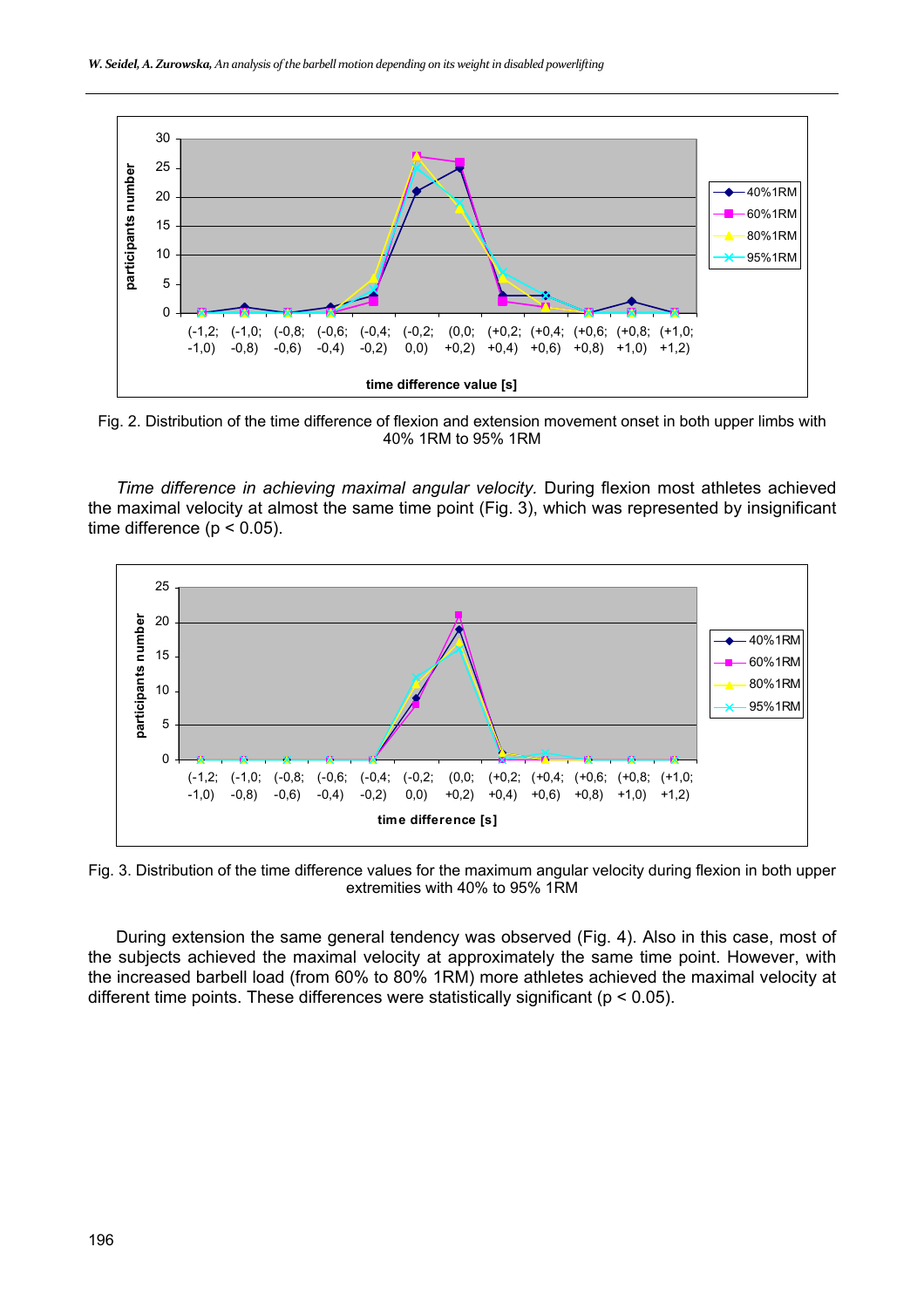

Fig. 4. Maximal angular velocity achievement time during extension in both upper limbs with 40% to 95% 1RM

#### **Discussion**

The aim of the study was to determine the differences in flexion and extension movement onset and achievement of the maximal angular velocity in the elbow joint. These parameters did not change significantly with the increased barbell load. It suggests that most movements were performed symmetrically. However, based on the available studies, it could have been suspected that asymmetry would increase with the load [3].

In these studies, the primary criterion of symmetry assessment was the difference in the motion onset and achievement of maximal angular velocity in both elbows joints. It means that the beginning of movement and achievement of maximal angular velocity should appear simultaneously in the right and left upper limb.

With the increased load the asymmetry increased neither during flexion nor extension. In only a few cases differences of flexion and extension onset were significant (more than one second - with 40% 1RM). This does not mean that with the least load the asymmetry was the greatest but only that two subjects started the movement this way.

The maximal angular velocity achievement time was similar in both upper limbs. A tendency (statistically insignificant) towards asymmetry was observed with (or more) 60% 1RM. However, the symmetry of the extension movement deteriorated with the increasing load. Most athletes achieved the maximal angular velocity at almost the same time point; however, the differences between 60% 1RM and 80% 1RM were significant. A similar phenomenon (although statistically insignificant) was observed between 80% 1RM and 95% 1RM. So during extension subjects performed the bench press in a symmetrical manner up to 60% of 1RM. With greater loads the asymmetry increased, which could be explained by the fact that muscle tension decreased with the increasing load, and subsequently movements were performed with lower tension of synergistic muscles. This meant a lower number of excited motor units, resulting in less accurate movement control.

Based on this observation, a question arises why the eccentric movement, which is more difficult in control, was performed more symmetrically than the concentric one? In this case, it was probably related to a greater difficulty in accomplishing the upward motion. During this phase, athletes had to generate maximal strength. Whereas the downward movement with the gravity does not require so much muscle activity, and therefore the asymmetry increased significantly only during extension.

It can be concluded that if the goal of the training process is to improve technique or any other motor skill using greater loads, it would be more efficient to do that using downward movement. More generally, it could be stated that working on technique would be more effective in eccentric exercise. However, it should be noted that only two repetitions of an eccentric exercise with the